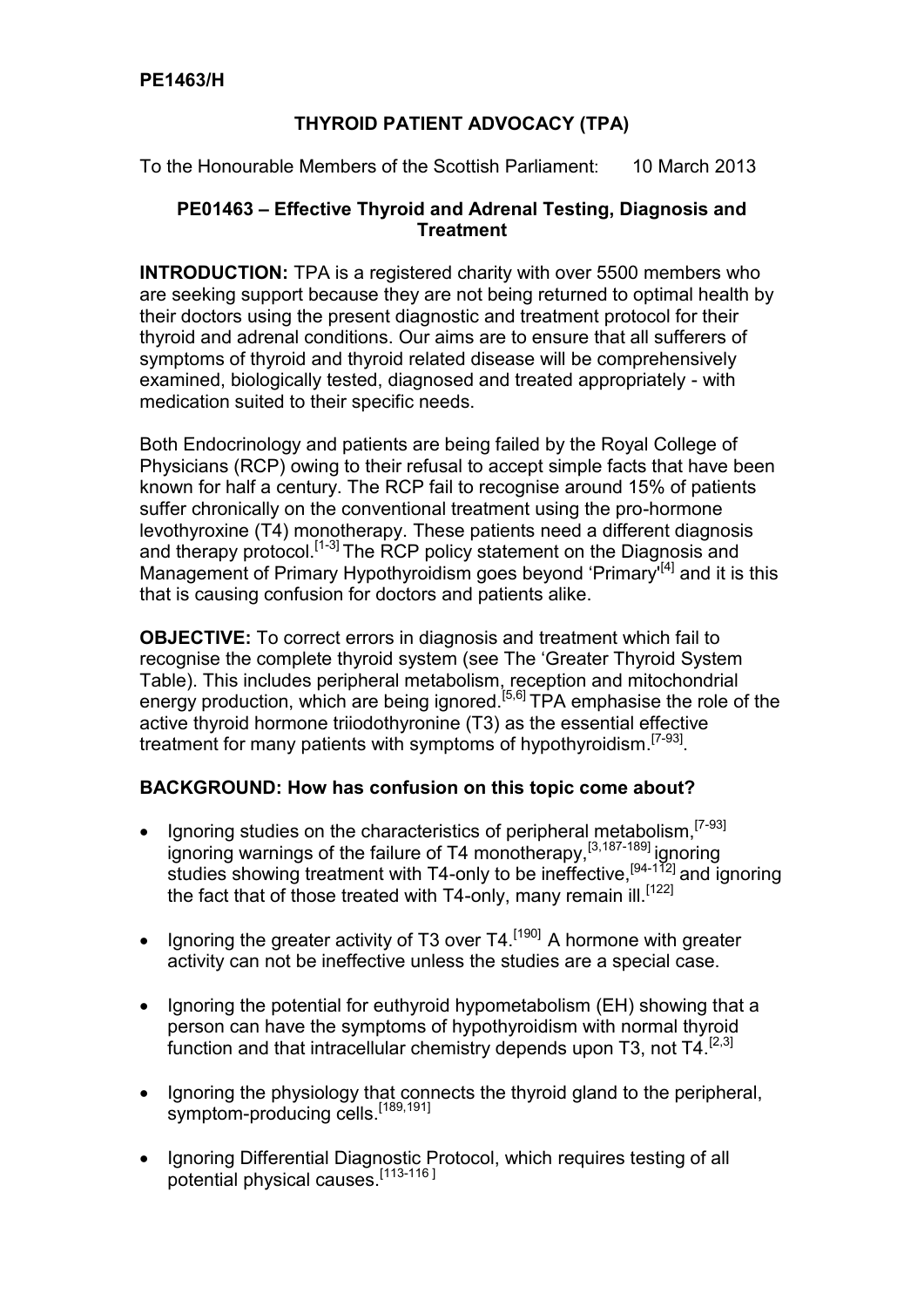- Ignoring patient counterexamples to T4-only therapy whose symptoms were mitigated, or remitted, after treatment with T3.<sup>[117]</sup>
- Ignoring the imprecise language that has contributed to false conclusions and unacceptable standards of care.<sup>[118,175-181]</sup>
- Ignoring the evidence suppression condoned and encouraged by evidence-based medicine.[136.137]
- Ignoring the fallacy of applying average solutions to every patient, including those with chronic symptoms of hypothyroidism.
- Ignoring the errors perpetrated by various anti-T3 studies and metaanalysis, circa 2000-2006.[182-184,186]
- Ignoring, by the RCP and GMC, physiology other than that of the thyroid gland, which includes failure of peripheral utilisation. The GMC Endocrine curriculum does not include teaching and testing of trainee's competence in recognising the full array of manifestations of thyroid system failure (skills and behaviour of intracellular chemistry). Therefore, trainees do not understand the physiology and biochemistry of thyroid hormones, and are therefore not competent to diagnose, manage and provide care for all patients with thyroid related disease until this has been rectified.[123,192]
- Ignoring the common syndrome of thyroid and adrenal fatigue and the science showing the above syndrome has global effects, together with imbalance of other hormones*,* the likely presence of systemic candidiasis and dysbiosis, malabsorption, low levels of nutrients and food allergy.<sup>[94-</sup>] <sup>112]</sup> Scottish citizens have the lowest life expectancy in the Western world, and have extreme vitamin D deficiency. Scotland receives 30-50% less ultraviolet radiation (UVB) from the sun than the rest of the UK.<sup>[172-174]</sup> Low levels of vitamin D results in poor absorption of thyroid hormone.
- Ignoring all rebuttals submitted to RCP policy statement. TPA submitted a rebuttal 2010.[134] The President's response was "*the College cannot enter into any further correspondence on this issue*". TPA submitted a further rebuttal in July and September 2012, and again in January 2013*.* [135] In February 2013, th*e* RCP confirmed that *"The RCP position has not changed".*

**Imprecise Language attached to thyroid disorder:** The British Thyroid Association (BTA) and the RCP position statements<sup>[1,119]</sup> do not stipulate definitions and do not provide logical consistency. Both these statements are about the thyroid gland, not other physiology which should be treated with T3, and not T4. The Scottish Parliament must urge for such clarification on the interpretation of 'hypothyroidism' and the maintenance of logical consistency in new thyroid guidelines.<sup>[120]</sup> Only then would doctors be either free to treat continuing symptoms of hypothyroidism, or would be properly quided.<sup>[118]</sup>

**Possible Diagnostic Solutions**: The RCP position statement recommends that patients with continuing symptoms who are prescribed T4-only should be further investigated to diagnose and treat the cause of their symptoms, yet it fails to specify what should be tested (see The 'Greater' Thyroid Function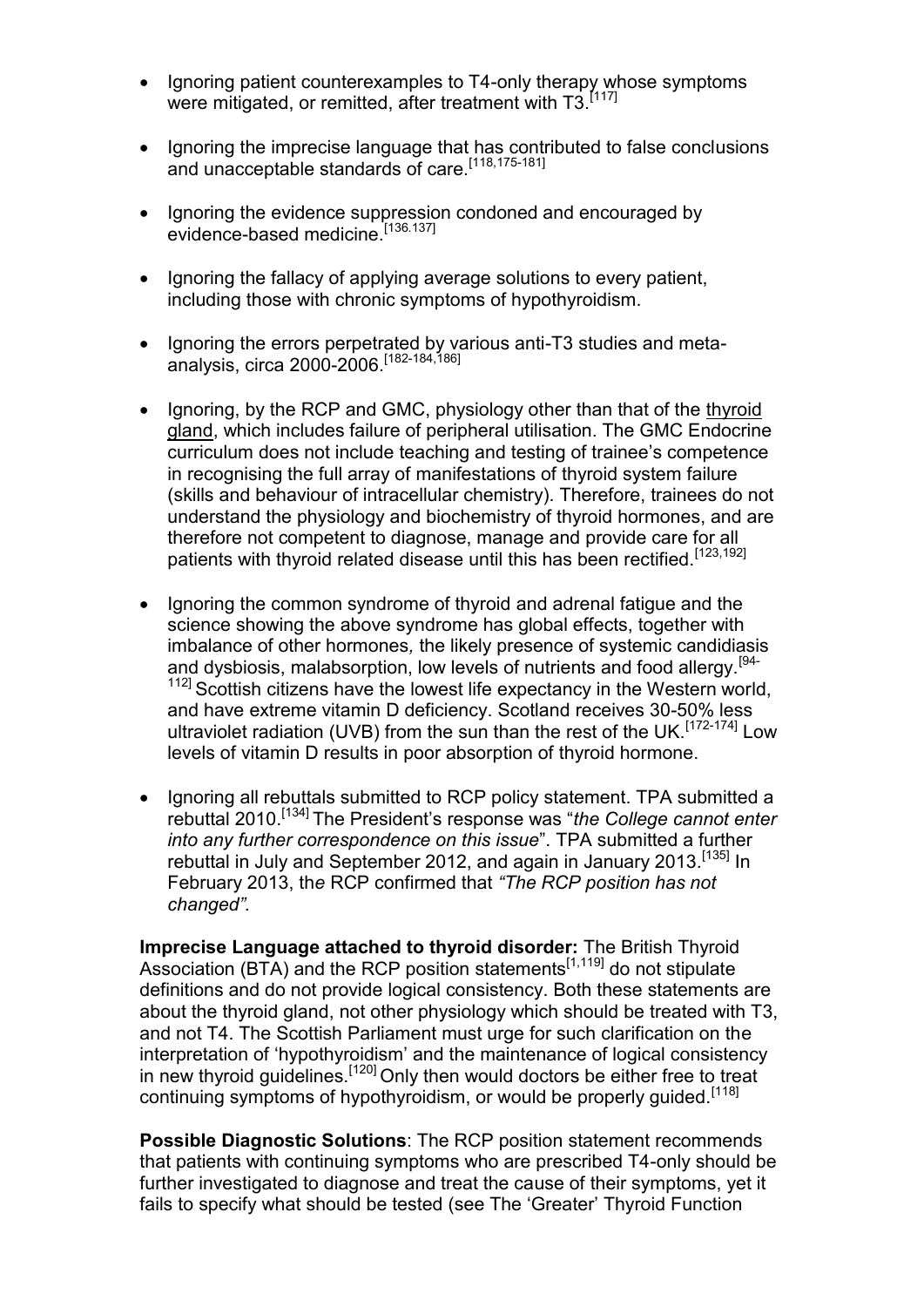Table'). New thyroid guidelines must make this clear. The genetics of how people are critically different in respect of T4 to T3 conversion was published in 2003.[121] The position statement fails to take account of this. If medical science and patient counterexample experiences were recognised, patients would be given the correct treatment.<sup>[122]</sup>

 Dr. P. Abernethy, states in *"SIGN 50: A Guideline Developer's Handbook*" (a) *…the case of Hunter v. Hanley establishes the customary standard of care for evaluating medical negligence*, [171]and (b) *… the case of Bolitho v. City and Hackney H.A. found that if the customary standard of care is not logical, the judge is entitled to determine that the defendant's expert's opinion was not reasonable or responsible*. [172]

The evidence gathered by TPA indicates that Endocrinology's stance and continuance of T4-only therapy for all suffering hypothyroid symptoms, is without basis and harmful to thousands of sufferers.<sup>[117]</sup>

**Correction of Misleading Thyroid Function Tests:** Thyroid Stimulating Hormone **(**TSH) is a hormone secreted by the pituitary gland that stimulates the thyroid gland to produce T4 and T3. T3 stimulates the metabolism of almost every tissue in the body. An abnormal TSH indicates an excess or deficiency of thyroid hormone at the periphery, but it does not indicate the reason why. US Endocrinology has recommended narrowing the TSH reference interval to 0.3 to 3.0 contrasting with the RCP policy statement recommendation of 0.5 to 10.0. Sweden, Belgium and Germany have an upper value of TSH of 2.5. The Scottish Parliament should urge that the TSH range should conform to the latter, and that this information should be printed on TSH laboratory reports for clinician guidance. The links between those suffering hypothyroid symptoms and Infertility, diabetes, elevated cholesterol and increased cardiovascular events<sup> $[125-132]$ </sup> are well documented and represent the hazard of misdiagnosis when the TSH reference range is too large.

**Ending the "T4-only" protocol of treating ALL patients with symptoms of hypothyroidism:** Prescribing T4-only is commonplace for those suffering with primary hypothyroidism according to the position statement. However, T4 cannot work for those suffering failure of peripheral utilisation. Studies that confirm between 9 and 15% of those treated with T4-only are unable to convert T4 to T3 are being ignored  $[7-14]$  and doctors have reported patient dissatisfaction with T4-only therapy.<sup>[15-18]</sup> These patients need a combination of T4 and T3, or natural desiccated thyroid extract (NDT) should be considered. (NDT was the only treatment for all, prior to the introduction of T4 only therapy). Many patients using NDT are reporting a resolution of all the problems encountered whilst on T4 only which may be due to the fact that NDT contains all the hormones a normal thyroid produces. Continuing belief that T3 therapy is of no clinical value has led doctors to make decisions that adversely affect their patients' health, whereas scientific facts and research have established its efficacy. We ask the Scottish Government to urge medical practitioners to make a full assessment of the clinical presentation of patients already on NDT therapy.